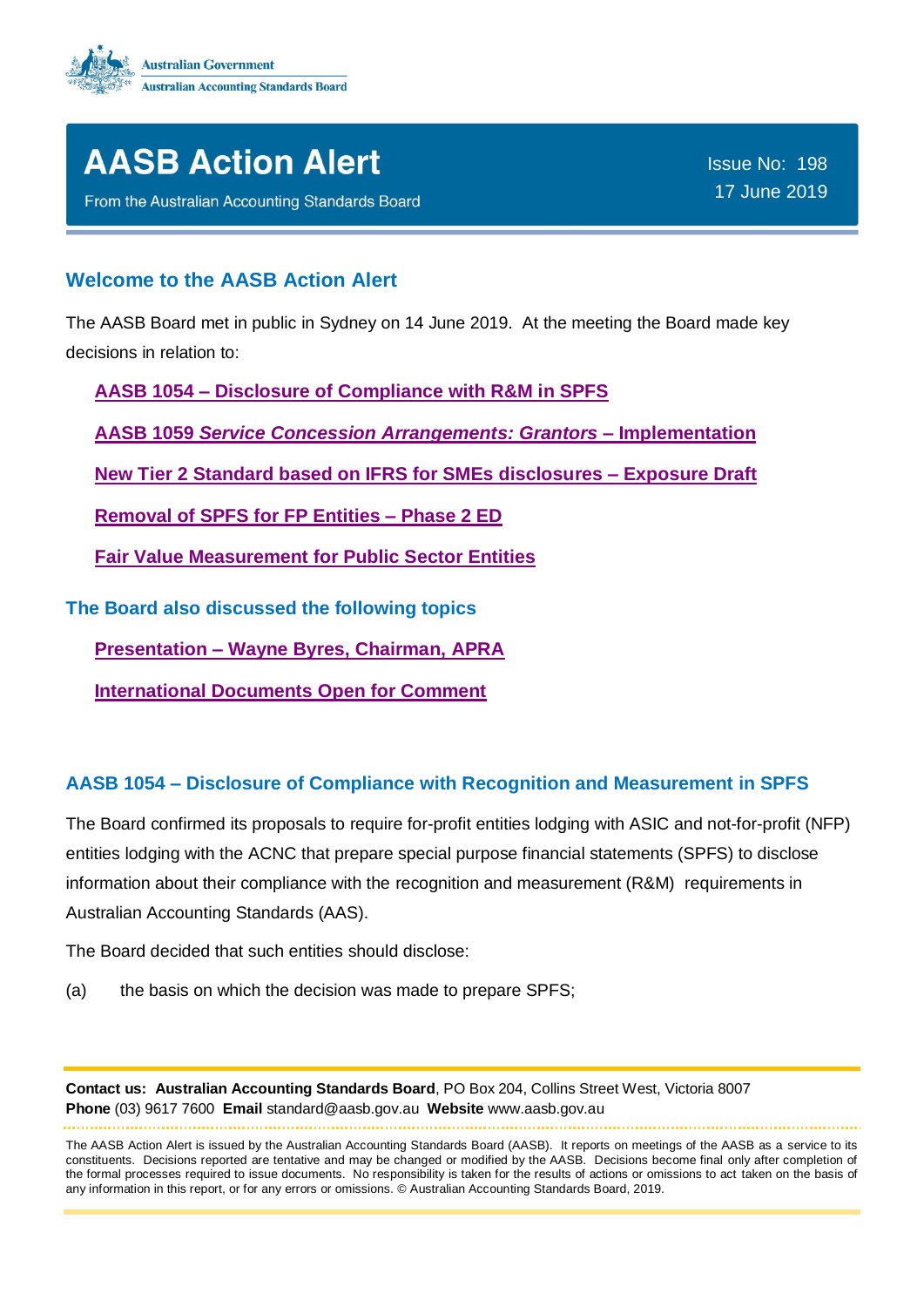

- (b) whether the entity has investments in subsidiaries, associates or joint ventures and whether they have been consolidated or equity accounted as appropriate, in accordance with AAS, and an explanation of why not complied with. If the entity is a NFP entity, and hasn't undertaken this assessment, it shall instead disclose this fact; and
- (c) an explicit statement that the accounting policies applied in the financial statements do or do not comply with all the recognition and measurement requirements in AAS, and if not, an indication of where they do not comply.

The Exposure Draft will also include implementation guidance and illustrative examples to help preparers understand the nature of the information that is to be disclosed. The required disclosures are not expected to be onerous – the extent of any non-compliance does not need to be quantified.

The proposed amendments are expected to apply to annual periods ending on or after 30 June 2020. Early voluntary disclosure is encouraged.

The Exposure Draft is expected to be issued in July with a comment period of 45 days.

### <span id="page-1-0"></span>**AASB 1059** *Service Concession Arrangements: Grantors*

The Board confirmed amendments to AASB 1059 Service Concession Arrangements: Grantors and AASB 16 Leases to:

- (a) change the modified retrospective method for measuring the Grant of a Right to the Operator (GORTO) liability set out in paragraph C4(c) of AASB 1059 so that the GORTO liability is initially measured based on the current replacement cost of the service concession asset at the date of initial application adjusted to reflect the remaining concession period relative to the total period of the arrangement, rather than relative to the remaining economic life of the service concession asset;
- (b) modify AASB 16 to provide a practical expedient for grantors of service concession arrangements so that they would not need to apply AASB 16 to assets previously recognised under AASB 117 that would be classified as service concession assets in accordance with AASB 1059; and
- (c) include editorial amendments to paragraphs IG10 and IG13 in the implementation guidance.

The Fatal-Flaw Review version of the amending Standard will be open for comment until Wednesday, 17 July 2019 and finalised in August 2019.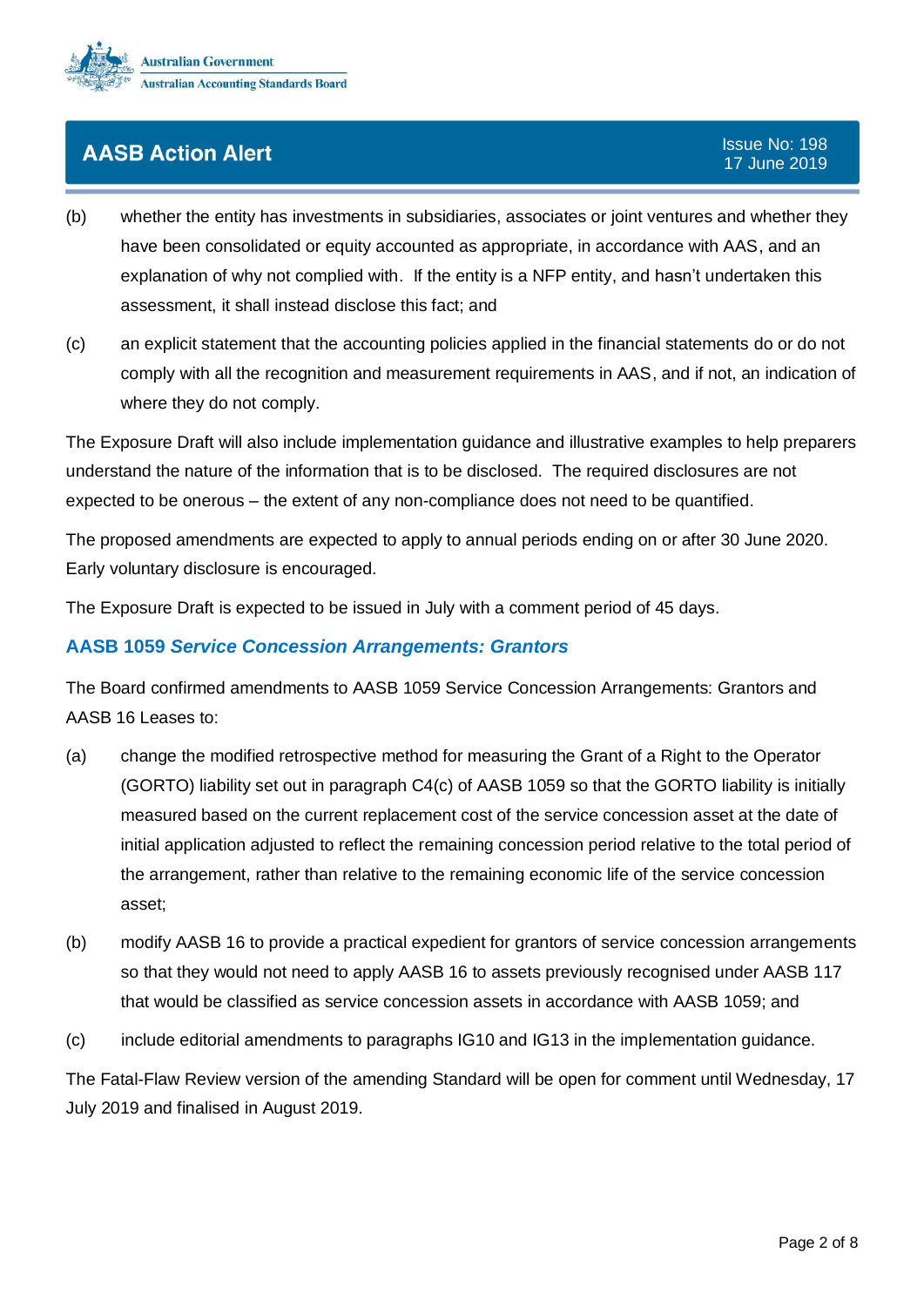

## <span id="page-2-0"></span>**New Tier 2 Standard based on IFRS for SMEs disclosures – Exposure Draft**

The Board confirmed its proposals for both for-profit and not-for profit Tier 2 entities, including::

- (a) a new framework titled *Australian Accounting Standards – Simplified Disclosures*, which will replace the current Reduced Disclosure Requirements (RDR) framework in AASB 1053 *Application of Tiers of Australian Accounting Standards*;
- (b) a new set of principles and methodology to be used in determining Tier 2 disclosures necessary for user needs, based on the disclosures in IFRS for SMEs.; and
- (c) Tier 2 disclosures located in a separate disclosure standard, rather than shading in each standard.

The ED does not change which entities are permitted to apply Tier 2 reporting requirements and retains the same recognition and measurement requirements as for Tier 1 entities. The proposals in the ED address feedback received on ITC 39 *Applying the IASB's Revised Conceptual Framework and Solving the Reporting Entity and Special Purpose Financial Statement Problems* and will help reduce compliance cost for entities that are expected to be affected by the AASB's proposal to remove the ability for certain for-profit private sector entities to prepare special purpose financial statements (SPFS; see below).

As the proposals reduce the disclosure required under current RDR, although there may be future changes to the NFP reporting framework as a result of ongoing AASB consultations with other NFP regulators, the proposals will provide some immediate relief for not-for-profit entities that are currently reporting under RDR.

The IFRS for SMEs disclosures have been adapted for differences in recognition and measurement requirements between AAS and IFRS for SMEs, and to accommodate not-for-profit specific circumstances. The ED is expected to be issued in July with a comment period closing mid November 2019.

#### <span id="page-2-1"></span>**Removal of SPFS for FP Entities – Phase 2 ED**

The Board decided to propose that the revised *Conceptual Framework for Financial Reporting* (Conceptual Framework) and the removal of the ability for for-profit private sector entities to prepare SPFS would apply to:

(a) for profit-private sector entities that are required by legislation to comply with either Australian Accounting Standards or accounting standards;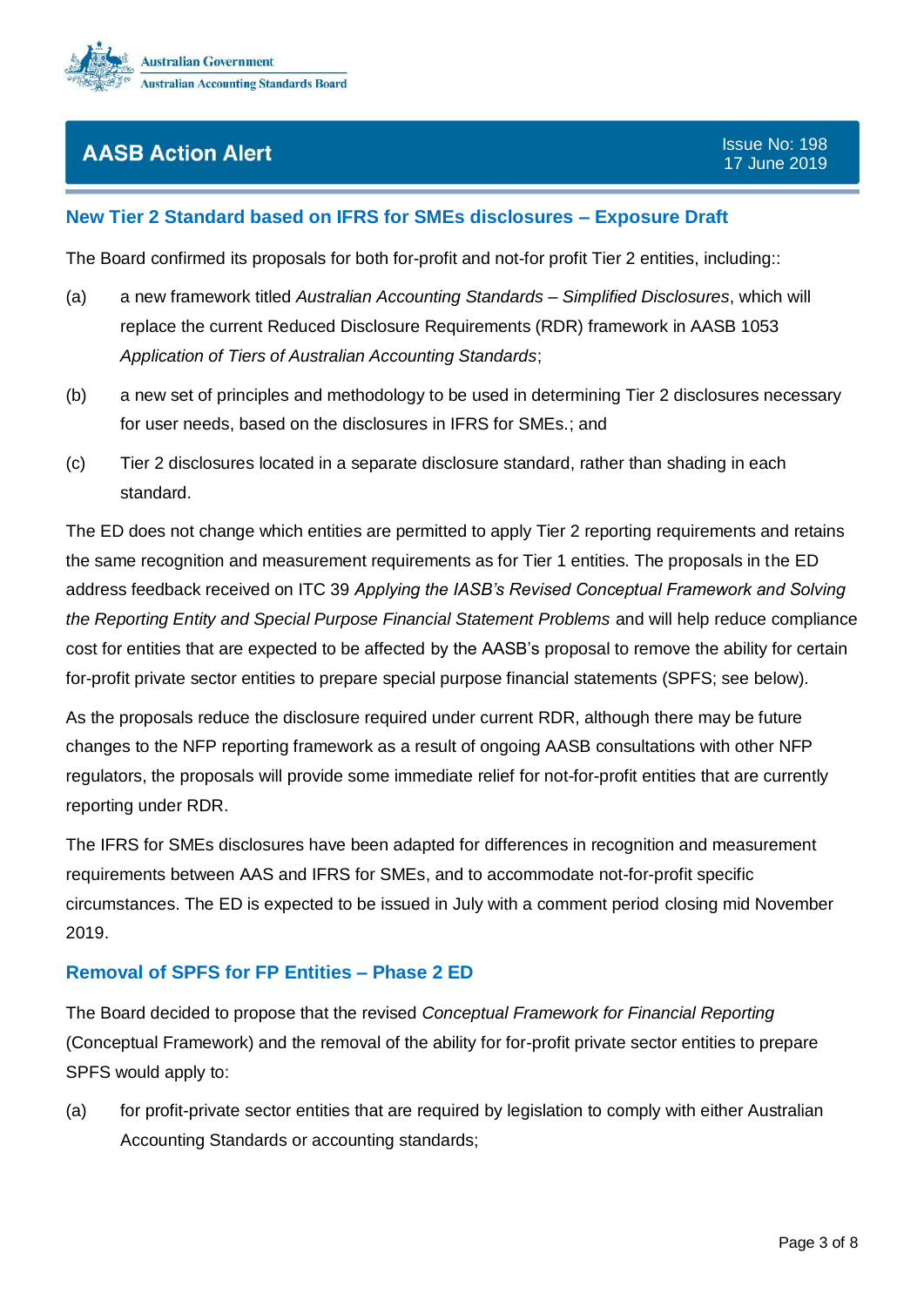

- (b) other for-profit private sector entities that are required only by their constituting document or another document to comply with Australian Accounting Standards, provided that the relevant document was created or amended on or after 1 July 2020; and
- (c) other for-profit entities (including for-profit public sector entities) that elect to prepare general purpose financial statements.

The Board decided to provide an exemption to for-profit private sector entities such as trusts,

partnerships, certain joint arrangements and self-managed superannuation funds, that have constituting documents as well as documents such as lending agreements, that require compliance with 'Australian Accounting Standards' in specifying financial reporting requirements because:

- (a) their financial statements are prepared for specific users (e.g. a trustee), and those users have the ability to command whatever information they require from the entity;
- (b) the financial statements are not lodged on the public record; and
- (c) it may be costly for entities to change their constituting document or other document where GPFS are not sought by the financial statement users.

The Board noted that if such documents are amended on or after 1 July 2020 the financial reporting requirements could be amended at that time, so the exemption will no longer apply in these circumstances.

The proposed transitional relief for entities transitioning from SPFS to GPFS-Tier 2 not fully applying the applicable recognition and measurement requirements of Australian Accounting Standards (AAS) or the requirements for consolidated financial statements in AASB 10 *Consolidated Financial Statements* (if relevant) include:

- (a) amending AASB 1053 *Application of Tiers of Australian Accounting Standards* to clarify that such an entity should be able to apply either:
	- (i) all relevant requirements of AASB 1 *First-time Adoption of Australian Accounting Standards*; or
	- (ii) Tier 2 reporting requirements directly using the requirements in AASB 108 *Accounting Policies, Changes in Accounting Estimates and Errors*;
- (b) amending AASB 1 to present two statements of financial position in accordance with AAS at the beginning and end of the first AAS reporting period, rather than restating the comparative periods; and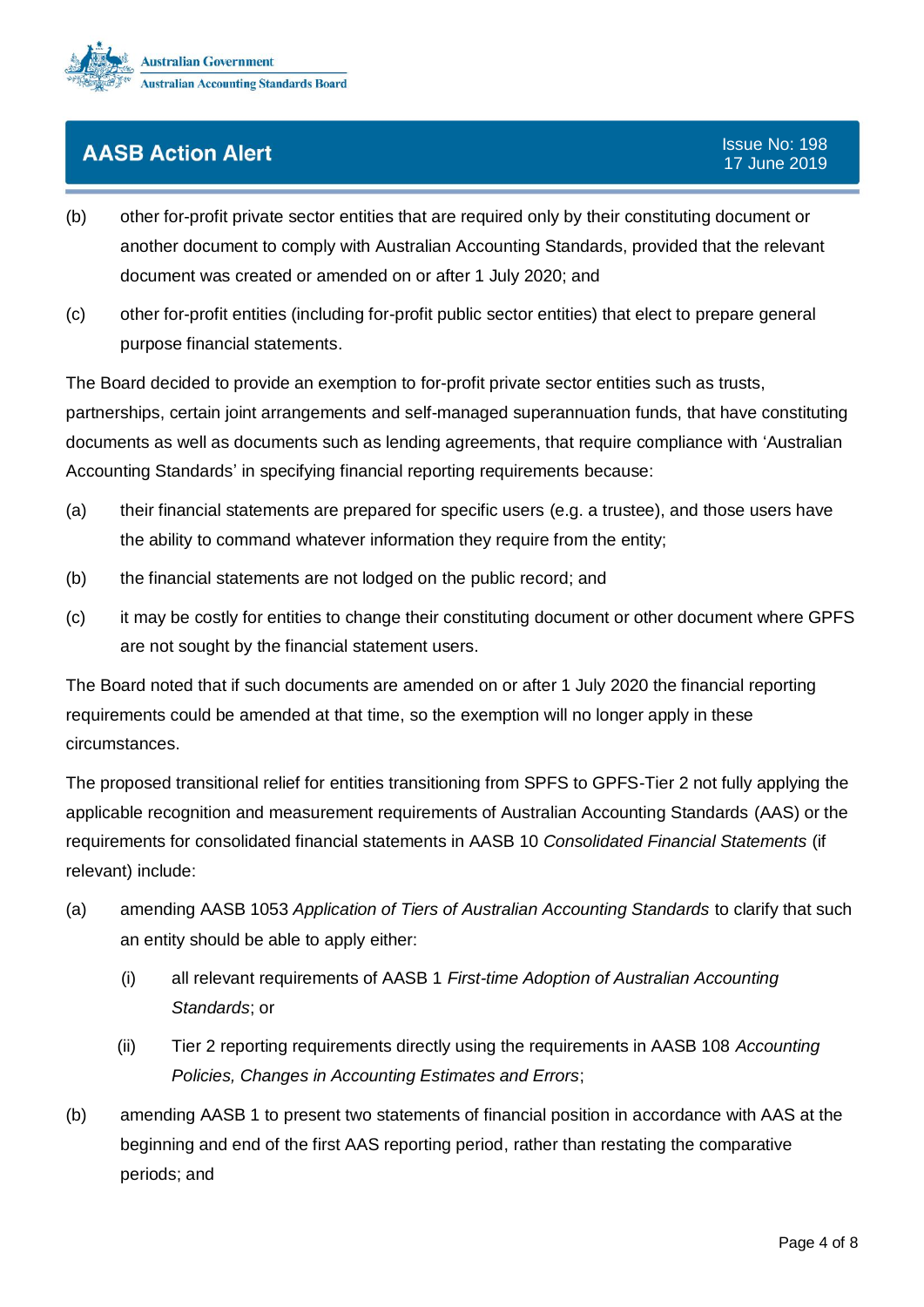

(c) a range of disclosures, including the SPFS statement of financial position and statement of profit or loss and other comprehensive income and a description of the main adjustments in transitioning from SPFS to Tier 2 GPFS. The Board expects that the ED will be issued in August and will be open for comment until mid-November 2019.

## <span id="page-4-0"></span>**Fair Value Measurement for Public Sector Entities**

In relation to its working draft of an Exposure Draft proposing modification and guidance to AASB 13 *Fair Value Measurement* for application by public sector not-for-profit entities, the Board tentatively decided to include the following proposals and explanations:

- (a) an illustrative example demonstrating that the current replacement cost of the assets composing a facility (eg a road and land under the road, whether reported jointly or separately) includes all necessary costs intrinsically linked to acquiring those assets at the measurement date, because a market participant buyer of the entity's facility would need to incur those costs when it acquires the facility (whether the market participant buyer acquires the facility from the entity or constructs the facility itself). Each asset's current replacement cost is calculated on the assumption that the asset:
	- (i) does not presently exist; and
	- (ii) requires replacing in the asset's current environment, taking into account any make-good costs that must be incurred for surrounding facilities disturbed when the asset is replaced (eg drainage works disturbed when replacing a road). However, this assumption does not preclude reconfiguring an asset to a more optimal configuration upon replacement.

Consequently, the current replacement cost of an asset (whether reported as part of facility or as a separate asset from the facility—for example, land under roads) would not exclude costs for land or permanent works because the asset is not expected to be replaced. Current replacement cost assumes hypothetical replacement of the asset being measured, and is not limited to costs of replacements actually expected to be incurred in the future;

(b) an illustrative example demonstrating that the current replacement cost of land forming part of a facility held for its service capacity and not primarily for its ability to generate net cash inflows (such as a public hospital or public school) would typically be measured by assuming it is replaced in its present location. However, in the following rare instances, the land's current replacement cost would be measured assuming its replacement in a cheaper alternative location, consistent with a facility's current replacement cost being measured using the optimal configuration of all resources composing that facility: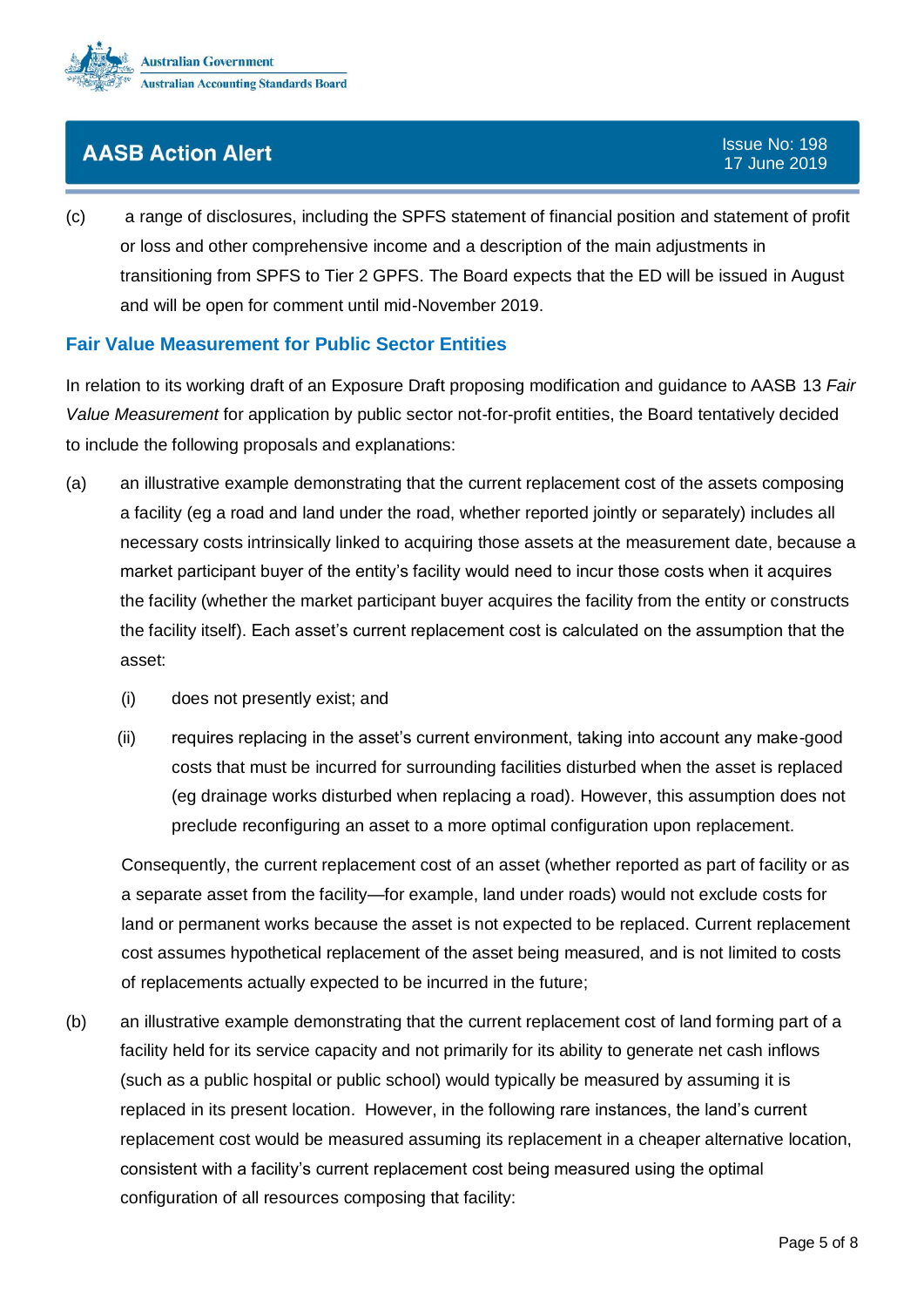

- (i) management is aware and considering whether a facility's service potential can be replaced in a cheaper alternative location of its land component;
- (ii) replacing the facility in that cheaper alternative location is feasible, ie both legally permissible and compatible with the entity's operational requirements for that facility (eg relocation could only be assumed if the facility would provide the necessary accessibility of services to beneficiaries);
- (iii) the entity can identify the land's feasible alternative location within a reasonable range of estimates (ie there must not exist a number of feasible alternative locations with significantly different market buying prices of the land); and
- (iv) the current replacement cost of the facility determined on the basis of that alternative location is not exceeded by the price a market participant buyer of the facility would be prepared to pay to remove the buildings and other improvements from the existing facility's site and then sell the property as a vacant site for an alternative use (if such a course of action is legally permissible).

The Board decided that the illustrative example should also demonstrate that, where land is a component of a facility, it is essential to use consistent assumptions about the highest and best use of each asset comprising that facility; and

- (c) an explanation, in the Basis for Conclusions, that an entity's decision regarding whether to include borrowing costs in the current replacement cost of a self-constructed asset:
	- (i) does not depend on the accounting policy choice made by the entity (under paragraph Aus8.1 of AASB 123 *Borrowing Costs*) regarding whether to capitalise borrowing costs into the asset's cost on initial recognition; and
	- (ii) should consider whether a market participant buyer of the asset would include borrowing costs in its pricing decisions about the asset.

The Basis for Conclusions will also note the International Valuation Standards Committee's support for including borrowing costs in the fair value of property, plant and equipment.

The Board also redeliberated its tentative decision in April 2019 to propose that, for assets held for their service capacity and not primarily for their ability to generate net cash inflows, their fair value should be determined using the cost approach (ie at current replacement cost). These redeliberations took into account correspondence received from constituents on the Board's tentative decision. The Board did not make any decisions on this issue.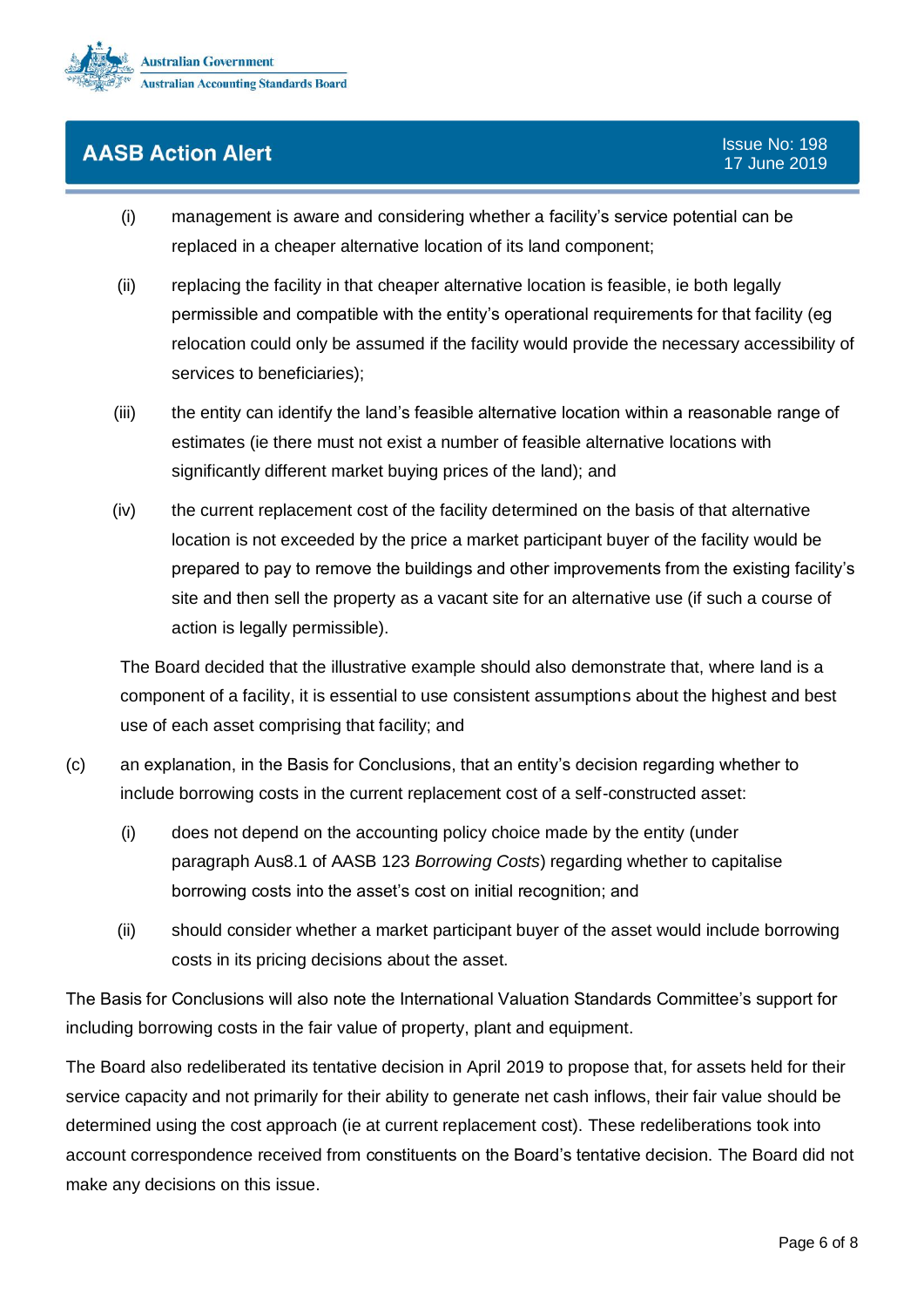

The Board will consider a revised draft Exposure Draft at its September 2019 meeting.

### <span id="page-6-0"></span>**Presentation – Wayne Byres, Chairman, APRA**

The Chairman of the Australian Prudential Regulation Authority, Wayne Byers, discussed with the Board the objectives and work of APRA and the financial reporting framework project of the Board.

#### <span id="page-6-1"></span>**International Documents Open for Comment**

The Board approved a submission to the IASB in response to its Exposure Draft ED/2019/1 *Interest Rate Benchmark Reform*. The ED proposes amendments to AASB *9 Financial Instruments* and AASB 139 *Financial Instruments: Recognition and Measurement* to provide relief from specific hedge accounting requirements that could have resulted in the discontinuation of hedge accounting due solely to the uncertainty arising from interest rate benchmark reform. Board members overall supported the proposals, however encouraged the IASB to proceed without delay to consider financial reporting issues that might arise once the existing interest rate benchmark is replaced with an alternative interest rate (i.e. replacement issues).

The Board decided not to comment on the following:

- (a) Exposure Draft *Proposed amendments to the IFRS Foundation Due Process Handbook*, which proposes amendments to the Handbook to ensure it is up to date and reflects the best practice;
- (b) Exposure Draft *Annual Improvements to IFRS standards 2018-2020*, which proposes minor amendments to IFRS 1 *First-time Adoption of International Financial Reporting Standards*, IFRS 9 *Financial Instruments*, IFRS 16 *Leases* and IAS 41 *Agriculture*.

The Board will decide on the next meeting whether to comment on the Exposure Draft *Updating a Reference to the Conceptual Framework* based on the feedback which is to be collected from the constituents.

## **Recently Approved Documents**

Since last reported (30 April 2019), the Board has approved the following Standards, Exposure Drafts or other documents.

| <b>Date</b><br>approved | <b>Document</b>                                                                            | <b>Effective Date</b><br>(Standards/Int'ns)<br><b>Due Date for Submissions</b><br>(EDs) |
|-------------------------|--------------------------------------------------------------------------------------------|-----------------------------------------------------------------------------------------|
| 7 May 2019              | Exposure Draft ED 288 Interest Rate Benchmark<br>Reform: amendments to AASB 9 and AASB 139 | 31 May 2019                                                                             |